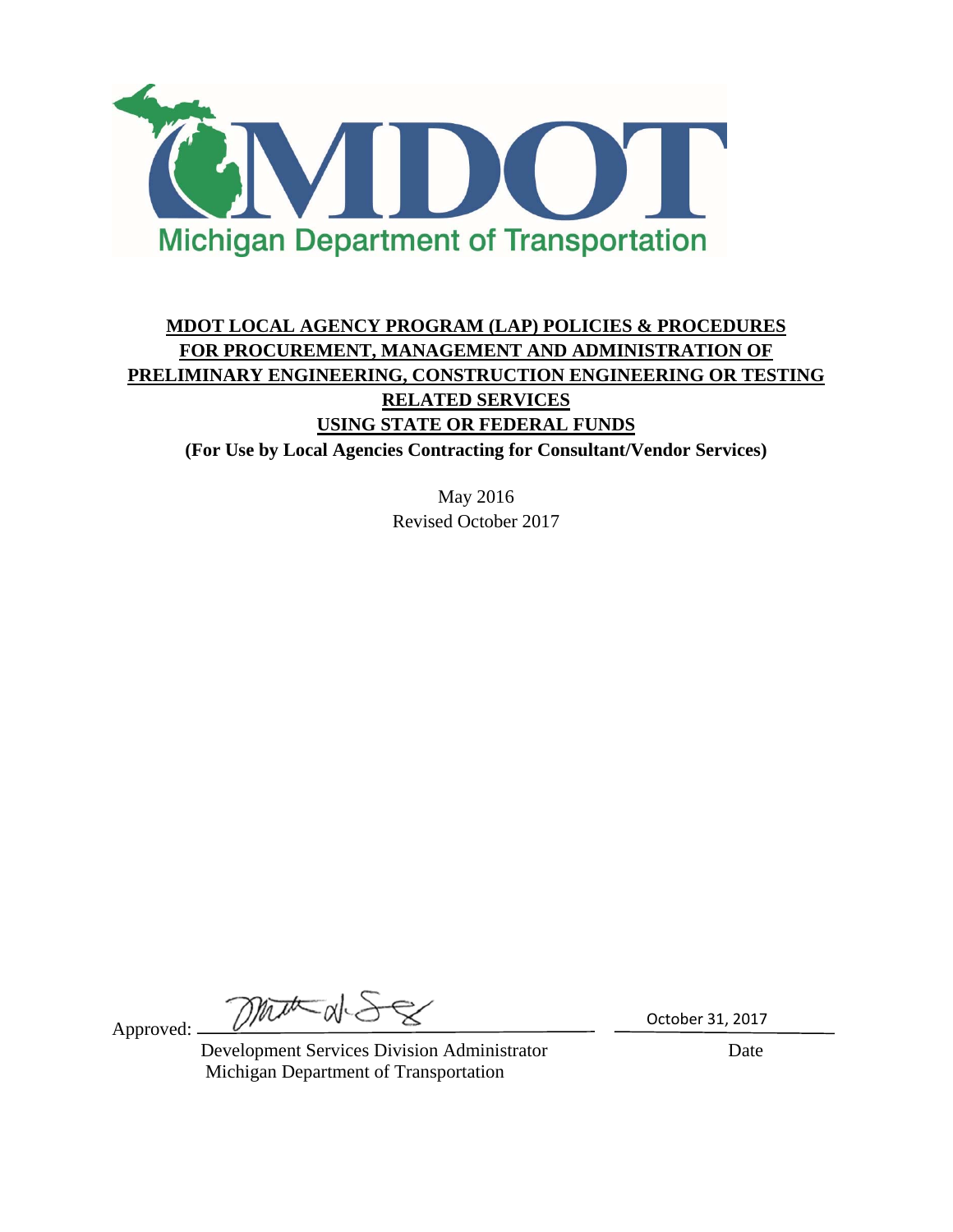### **Table of Contents**

Preface

- Section I: Required Local Agency Procurement Procedures using State or Federal Funds
	- A. Definition of Consultant Services considered Design or Engineering
	- B. Services equal or greater than \$100,000: Competitive Negotiation/Qualification Based Selection (QBS)/Brooks Act
		- 1. Solicitation Requirements
		- 2. Request for Proposal (RFP)/Request for Qualifications (RFQ) Scope of Services Requirements Checklist
		- 3. Evaluation, Ranking and Selection Requirements
		- 4. Negotiation Requirements
		- 5. Documentation Requirements
	- C. Services less than \$100,000: Small Purchase Procedure
	- D. Emergency Services/Disaster Recovery: Non-competitive services
	- E. Additional Procurement Requirements Regardless of Contract Amount
		- 1. Disadvantaged Business Enterprise (DBE)
		- 2. Suspension and Debarment
		- 3. Conflict of Interest
		- 4. Consultant in a Management Support Role
		- 5. Compliance Certification by Local Agency with MDOT LAP Section Procurement Procedures

Section II: Management & Administration Requirements by the Local Agency for all Contracts

- A. Responsible Charge Accountability
- B. Performance Evaluations
- C. Contract Modifications
- D. Duration of Contract
- E. Contract Provisions
- F. Allowable Costs
- G. Record Retention
- H. Dispute Resolution
- Section III: Compliance Certification by Local Agency with MDOT LAP Section Procurement Procedures
- Section IV: Local Agency Submission Requirement Checklist to MDOT LAP Section and Quality Assurance for Procurement
- Section V: Qualifications Based Selection (QBS) for Consultant/Vendor Services Request for Proposals (RFP) Selection Criteria
- Section VI: Third Party Agreement Template (MDOT/Local Agency/Consultant Services Contract)
- Section VII: Post Performance Evaluation Criteria for Consultant/Vendor Services
- Section VIII: References
- Section IX: Major Revisions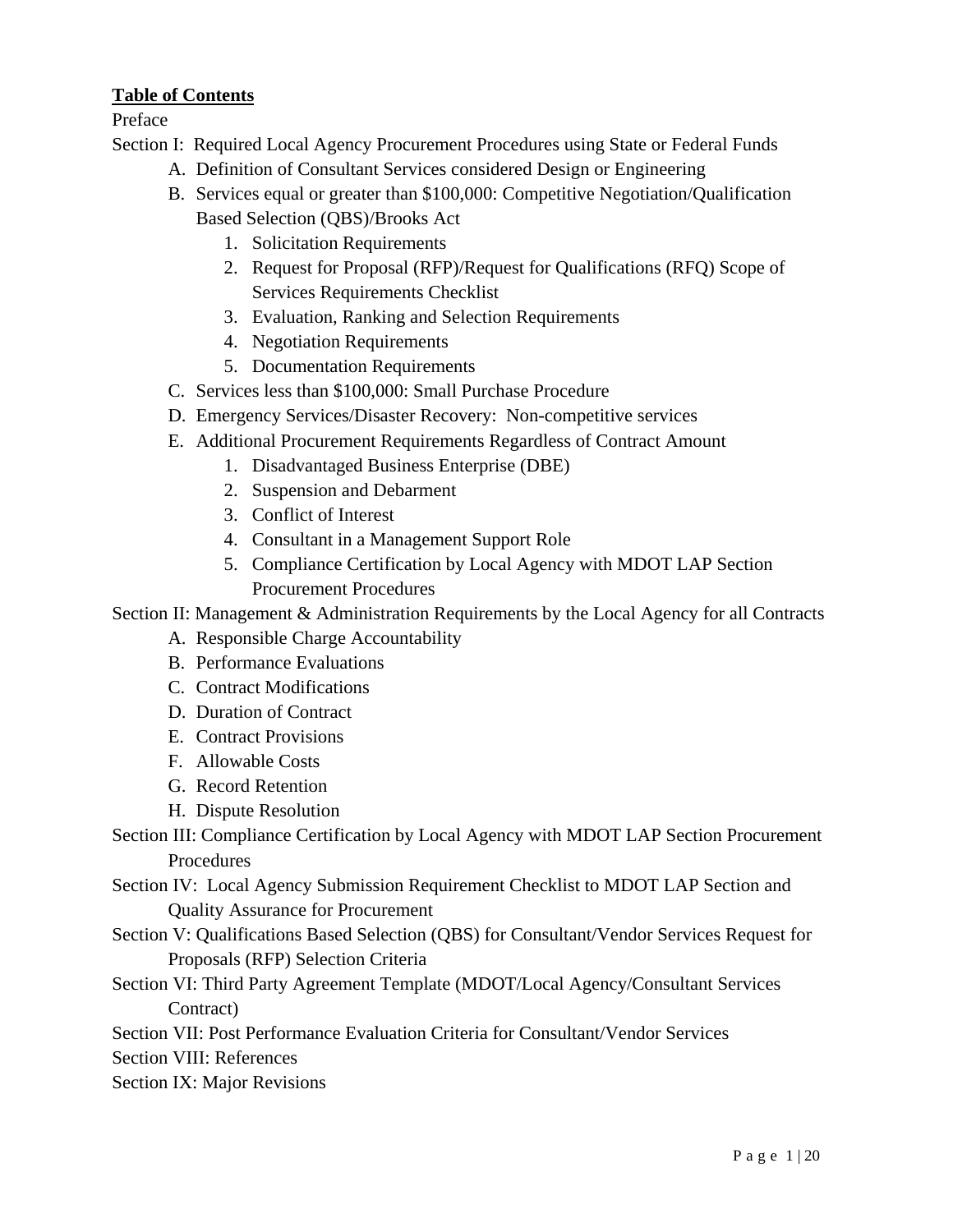### **Preface**

This document outlines the expectations, responsibilities and accountabilities of a Local Agency seeking to solicit and contract consultant/vendor preliminary engineering, construction engineering or testing related services using State or Federal funds.

Title 23, Part 172 of the *Code of Federal Regulations (CFR)* requires MDOT to prepare and maintain written policies and procedures, which Local Agencies seeking federal funds for consultant services must follow to assure compliance with applicable requirements. All Local Agency/Consultant or Third Party Agreement contracts issued after June 21, 2016, must be in compliance with MDOT's updated policies and procedures to be eligible for federal funds.

### **Section I: Required Local Agency Procurement Procedures using State or Federal Funds**

### **A. Definition of Consultant Service considered Design or Engineering (23** *CFR* **172.3)**

Engineering and design-related services are defined as: program management, construction management, feasibility studies, preliminary engineering, design engineering, surveying, mapping or architectural services. These services must be procured using competitive negotiation, a qualifications-based selection process commonly known as the Brooks Act, to receive State or federal funds, unless otherwise stated below. Planning studies or other services not included in the definition of engineering and design-related services or are not directly related to a construction project, will generally not require procurement through a qualifications-based selection process.

### **B. Services Equal to or Greater than \$100,000: Competitive Negotiation/Qualifications-Based Selection (QBS)/Brooks Act (23 CFR 172.7(a)(1))**

1. Solicitation Requirements

A solicitation for services is required and shall be by public announcement and advertisement to assure qualified in-State and out-of-State consultants are given a fair opportunity to be considered for award of the contract. This can be accomplished with either a single step Request for Proposal (RFP) or a two-step Request for Qualifications (RFQ), whereby responding consultants are ranked based on qualifications, followed by an RFP to at least the three most highly-qualified firms.

- 2. Request for Proposal (RFP)/Request for Qualifications (RFQ) Scope of Services Requirements Checklist
	- a. Shall contain a clear, accurate, and detailed description of the scope of work, technical requirements, and qualifications of the consultants necessary for the services to be rendered. It should detail the purpose and description of the project, services to be performed, deliverables to be provided, estimated schedule for performance of the work, and applicable standards, specifications and policies.
	- b. Shall identify any special provisions or contract requirements associated with the solicited services. In addition, the RFP should clearly state if presentations are required with three or more of the most highly qualified consultants following the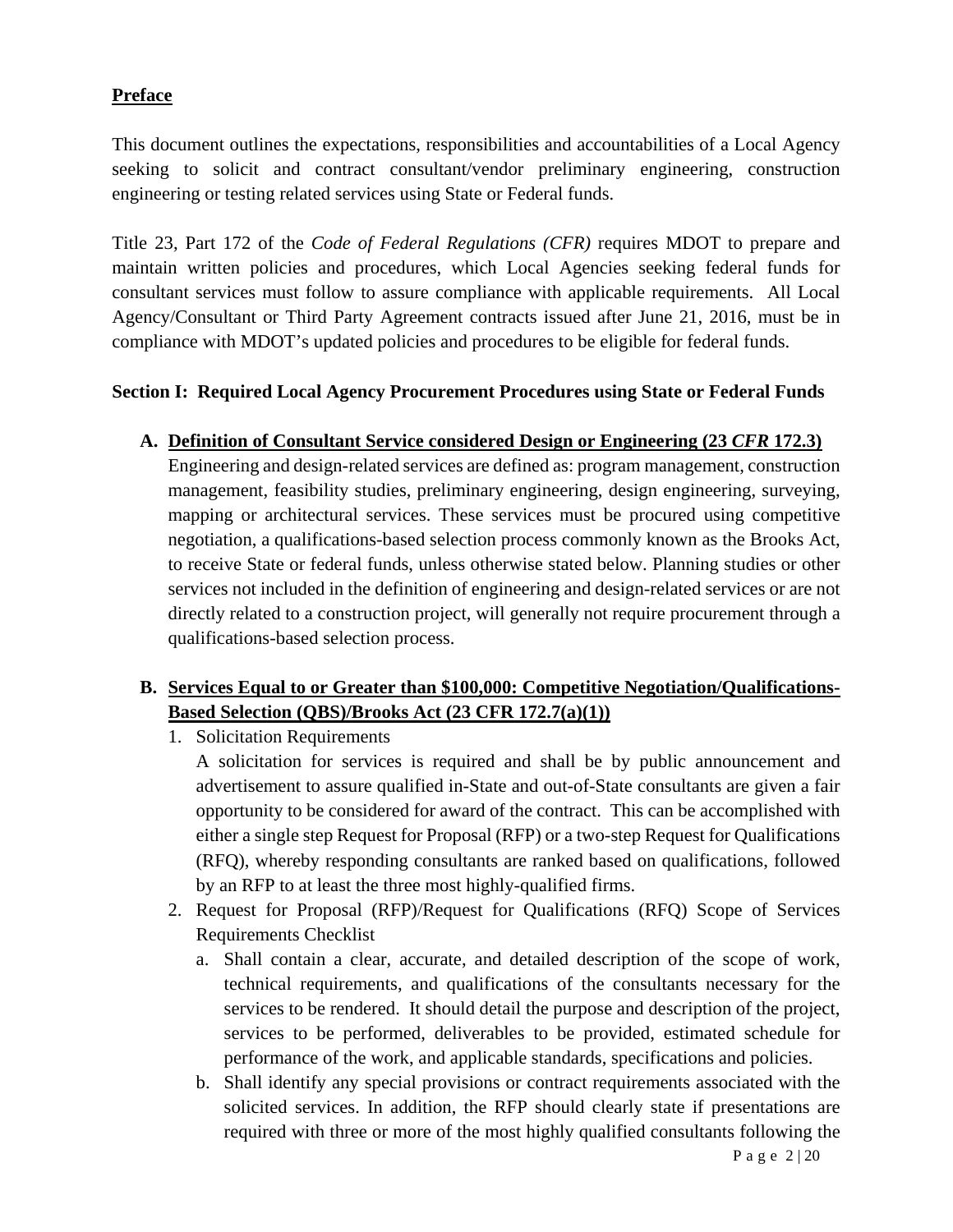submission and evaluation of proposals; the RFP shall disclose how these presentations will be factored into the overall evaluation to determine the most highly qualified consultant.

- c. An RFP for as-needed services shall include the maximum total dollar amount that may be awarded under the contract. Any additional services that are required once the established threshold is met requires a new solicitation for services.
- d. Shall contain Evaluation Factors and their relative weight or scoring factor. See Section V for MDOT's recommended scoring factor form. The evaluation factors are the criteria used for evaluation, ranking, and selection of consultants for the type of professional services solicited. These qualification-based factors may be technical approach (project understanding/innovation), work experience, specialized expertise, professional licensure, staff capabilities, workload capacity, and past performance. Price or cost-related items such as cost proposals, direct salaries/wage rates, indirect cost rates, and other direct costs, SHALL NOT be used as an evaluation factor. In-State or local preference SHALL NOT be used as an RFP selection or consultant evaluation factor. SPECIAL "nonqualifications-based factors" which may be used are local presence (e.g. local office) and Disadvantaged Business Enterprise (DBE) subconsultant(s). However, the weighted values must not exceed 10% for local presence and DBE combined, if included as part of the Evaluation Factors.
- e. Shall contain the contract type and method of payment for services.
- f. Shall state any required cost proposal will be requested from the most highly qualified consultant (highest scoring) once all RFPs have been scored and ranked. Costs will not be considered during the evaluation, ranking, and selection phase (cost proposals are not a step required with RFQ process since this is a step preceding the RFP process).
- g. Shall contain the estimated schedule for the procurement process and establishes a submittal deadline for responses to the RFP or RFQ. A minimum of three weeks response time from the issuance of the RFP or RFQ is required.
- 3. Evaluation, Ranking and Selection Requirements
	- a. Based on Evaluation Factors outlined in the RFP, the Local Agency will evaluate, score, and rank all consultants fully complying with the RFP submittal requirements. The most highly-qualified (highest scoring) consultant will be notified to proceed with negotiations and provide their cost proposal to the Local Agency. Although the contract will be with the consultant, the qualifications of any subconsultants identified within the proposal should be considered.
	- b. If less than three qualified consultants have responded to the RFP, then the Local Agency shall contact the MDOT LAP Section (MDOT LAP will contact the FHWA) for authorization, in writing, to proceed with negotiations with the most highly-qualified consultant.
- 4. Negotiation Requirements
	- a. Prior to negotiations and receipt of the cost proposal from the most highly-qualified consultant, the Local Agency shall prepare a detailed, independent estimate with an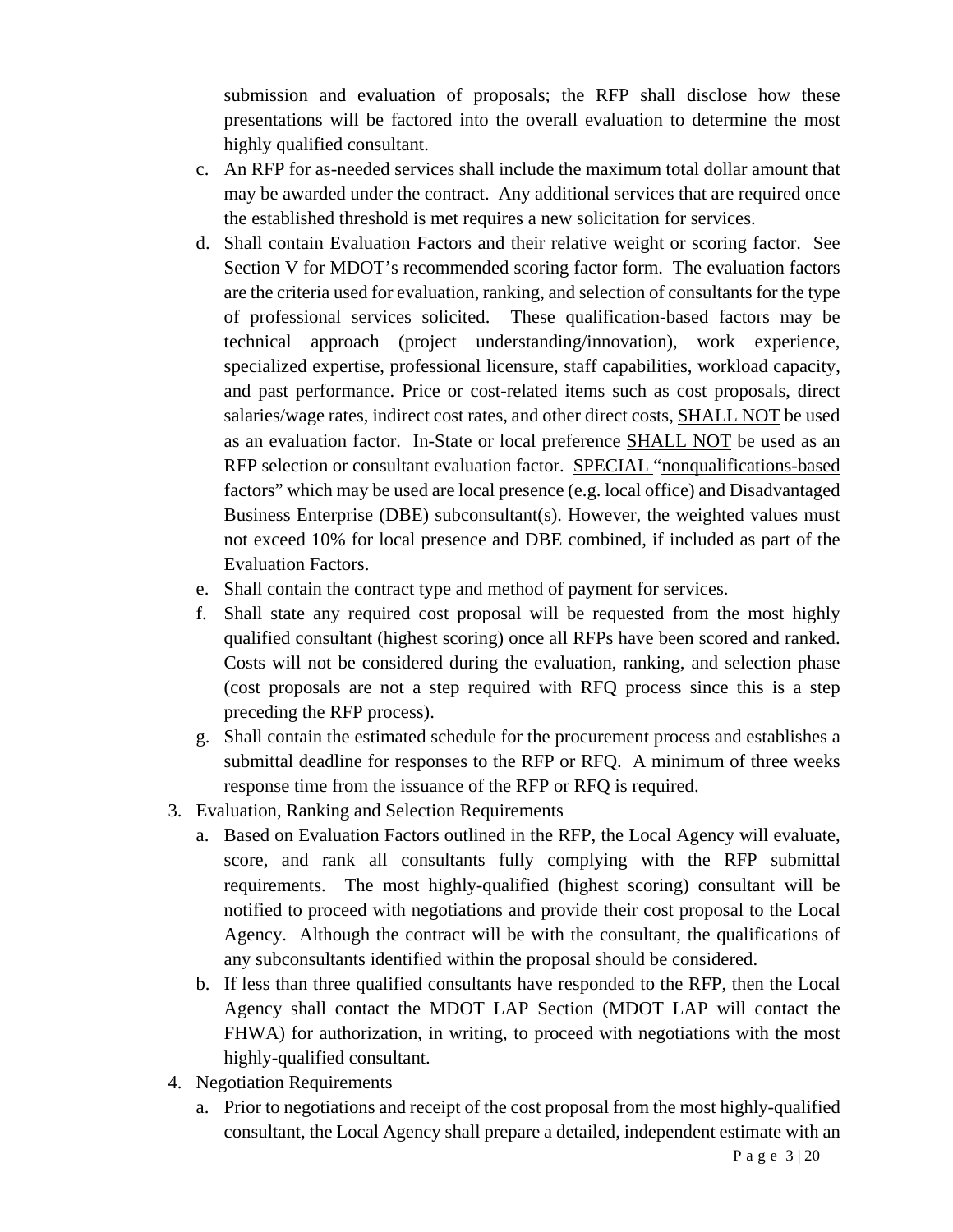appropriate breakdown of the work or labor hours, types or classifications of labor required, other direct costs and consultant's fixed fee for the defined scope of work. This estimate shall serve as the basis for negotiations.

- b. If satisfactory negotiations with the most highly-qualified consultant cannot be reached, negotiations shall be formally terminated with that consultant prior to entering into negotiations with the next most qualified consultant. A cost proposal from the next most qualified consultant shall be obtained by the Local Agency and negotiated on per Section I.B.4.a.
- c. All unsuccessful consultant cost proposals shall be destroyed once negotiations have been initiated with the most qualified consultant. This cost data is considered confidential and proprietary to the submitting consultant.
- d. Notification to all unsuccessful consultants/vendors must be provided once negotiations with successful consultant/vendor is complete. This notification must include the final ranking of the three most highly qualified consultants/vendors. The Local Agency should consider providing a debriefing session for unsuccessful consultants/vendors.
- 5. Documentation Requirements
	- a. For all services \$25,000 or greater, a Third Party Agreement is required. See: Section VI: Third Party Agreement Template.
	- b. The Local Agency shall retain all documents relating to the solicitation, RFP, scoring, ranking, negotiations, independent estimate, cost proposal for a period of three years beyond the final payment for services in accordance with 2 CFR 200.333.

### **C. Services Less than \$100,000: Small Purchase Procedure (23 CFR 172.7 (a) (2))**

If the engineering or design-related services are estimated to be less than \$100,000, the following procedures may be followed:

- 1. If the estimated costs for services are near \$100,000, it is recommended that the Local Agency utilize the QBS process in the event costs exceed \$100,000. If costs are capped, QBS is not needed.
- 2. The Local Agency may use their current procedures, which comply with all state and federal laws, and the scope of work, project phases, and contract requirements has not been broken down into smaller components merely to meet the \$100,000 limitation.
- 3. Additional requirements include:
	- a. A minimum of three consultants is required to satisfy the adequate number of qualified sources reviewed. In instances where only two qualified consultants responded, evaluation and selection can proceed as long as the solicitation did not contain conditions or requirements which arbitrarily limited the competition.
	- b. Contract costs may be negotiated in accordance with the Local Agency's small purchase procedures. However, the allowability of the costs shall be determined in accordance with Federal cost principles.
	- c. Note: The full amount of any contract modification or amendment that would cause the total contract amount to equal or exceed \$100,000, will not be eligible for State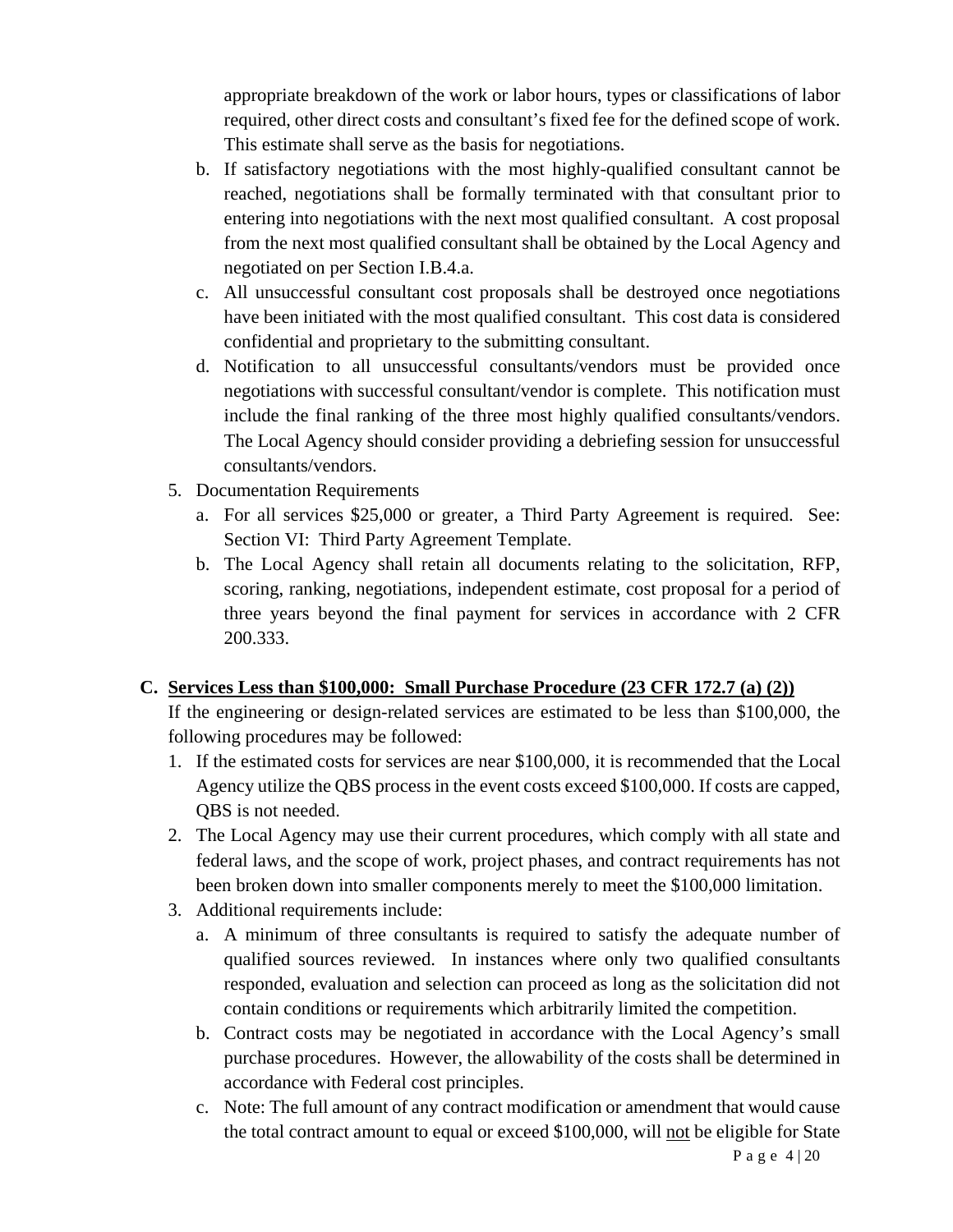or federal aid funding, unless a QBS process was utilized per Section I.B. (23 CFR  $172.7$  (a)(2)(iv))

- 4. Documentation Requirements
	- a. For all services \$25,000 or greater, a Third Party Agreement is required. See: Section VI: Third Party Agreement Template.
	- b. **For services less than \$25,000, the Local Agency shall submit the Local Agency/Consultant Agreement which shall have the following statement incorporated: "All the provisions stated in 23 CFR 172.9(c) Contract Provisions are hereby incorporated by reference."** MDOT LAP will review the agreement to ensure that this statement is included and in compliance with State and federal laws. In addition, an executed form 5108L "Certification of Indirect (Overhead) Rate" needs to be submitted with the Local Agency/Consultant Agreement.
	- c. The Local Agency shall retain all documents relating to the selection per their current approved procedures for a period of three years beyond the final payment for services in accordance with 2 CFR 200.333.

### **D. Emergency Services/Disaster Recovery: Non-competitive services**

1. Upon prior written approval from MDOT, noncompetitive services can be used when a natural disaster or an emergency occurs, which will not permit the time necessary to conduct competitive negotiations. These situations will be handled by the MDOT Local Agency Section on a case-by-case basis and must be justified in accordance with current MDOT policies and coordinated with FHWA.

### **E. Additional Procurement Requirements Regardless of Contract Amount**

- 1. Disadvantaged Business Enterprise (DBE): The Local Agency shall give consideration to the establishment of a contract participation goal in accordance with the FHWA approved MDOT DBE program. The use of quotas or exclusive set-asides for DBE consultants is prohibited. (www.michigan.gov/mdotdbe)
- 2. Suspension and Debarment: The Local Agency shall verify suspension and debarment actions and eligibility status of consultants and subconsultants prior to entering into an agreement or contract. All consultants and subconsultants should be vetted through the "System for Award Management" (https://www.sam.gov/portal/SAM/#1) and keep this documentation in the permanent contract file. (http://www.fhwa.dot.gov/legsregs/directives/orders/20002b.cfm)
- 3. Conflict of Interest (COI): The local agency shall be in compliance with MDOT's approved policy. (http://www.michigan.gov/documents/mdot/Final\_Conflict\_of\_Interest\_Policy\_0214 12\_376724\_7.pdf)
- 4. Consultant in a Management Support Role: Management support roles include, but are not limited to, services where the consultant provides oversight of a project, series of projects, or the work of other consultants and contractors on behalf of the Local Agency and provides specific approval responsibilities and associated controls to another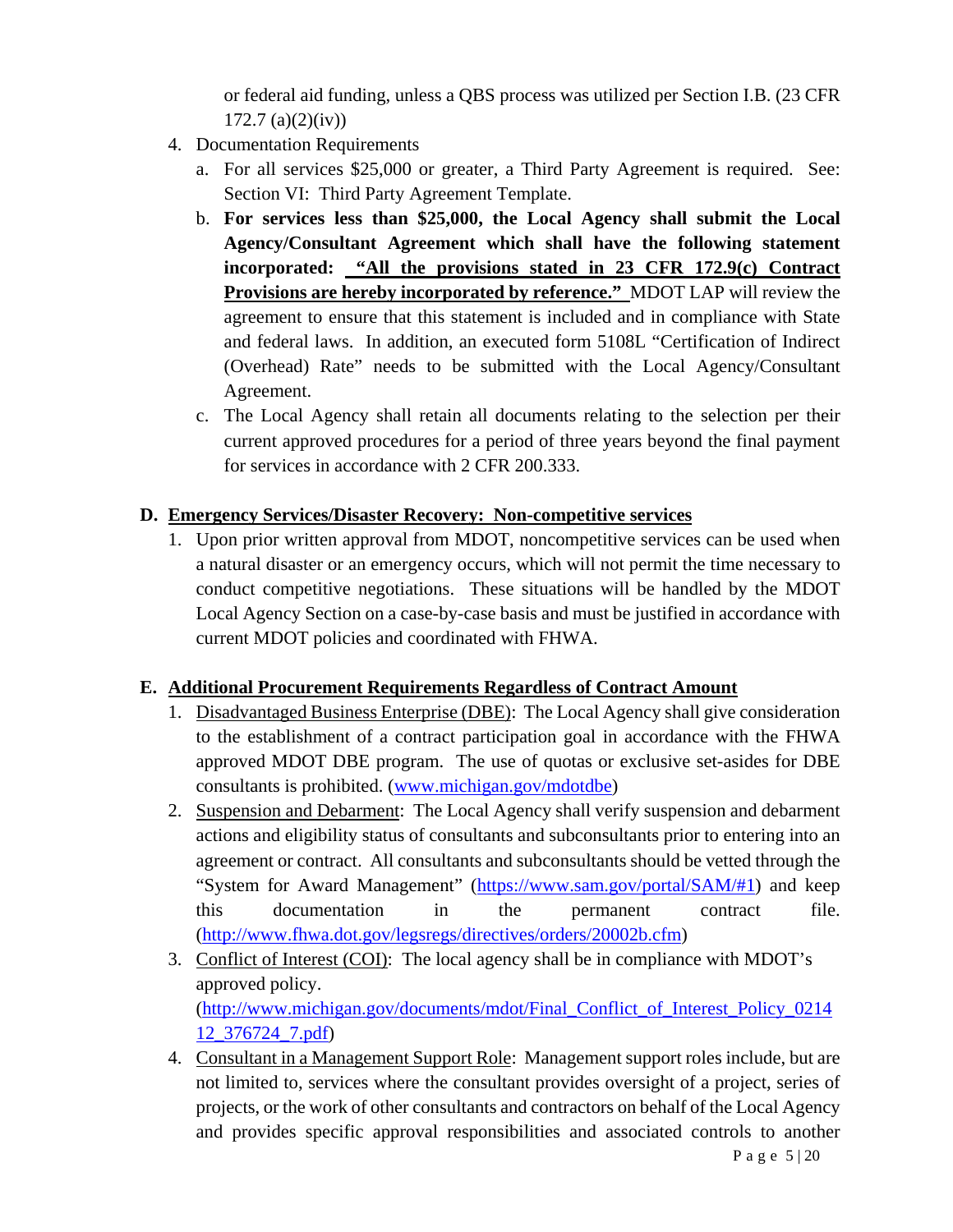consultant. Due to potential conflicts of interest, the Local Agency must receive MDOT LAP Section written approval to use State or federal funds for procuring consultants in a management support role prior to any solicitation of services.

5. Compliance Certification by Local Agency with MDOT LAP Section Procurement Procedures: The local agency shall fill out, sign and submit a signed certification form at the time of their Local Agency/Consultant or Third Party Agreement submittal. See Section III.

## **Section II: Management & Administration Requirements by the Local Agency for all Contracts (23 CFR 172.9 (d))**

- **A. Responsible Charge Accountability:** The Local Agency will designate one, full-time, public employee as their Responsible Charge. This person will be designated on the Local Agency/Consultant or Third Party Agreement (Services Contract). The Responsible Charge will be required to ensure the work delivered under the contract is complete, accurate, and consistent with the terms, conditions and specifications of the contract. A full-time, public employee may serve in responsible charge of multiple projects and contracting agencies. The Responsible Charge will be familiar with the contract requirements, scope of services to be performed and products to be produced by the consultant; will be familiar with the qualifications and responsibilities of the consultant's staff and evaluating any requested changes in key personnel; will schedule and attend progress and project review meetings to assure work is progressing in accordance with established scope of work and scheduled milestones are being met; will review the consultant's invoices to ensure that the costs are allowable in accordance with the Federal cost principles and consistent with the contract terms as well as the acceptability and progress of the consultant's work; will evaluate and participate in decisions for contract modifications; and will document contract monitoring activities and maintain supporting contract records. See Section III for compliance certification form.
- **B. Performance Evaluations:** The Local Agency shall prepare an evaluation summarizing the consultant's performance on the contract. The Local Agency shall provide a copy of the performance evaluation and an opportunity to provide written comments to be attached to the evaluation to the consultant. The performance evaluation should include but not be limited to, an assessment of the timely completion of work, adherence to contract scope and budget, and quality of work conducted. The Local Agency should record these performance results and use them as an element of past performance in future evaluation criteria on similar services. The **MDOT LAP Section requires the completed Consultant/Vendor Performance Evaluation Form (see Section VII), or Local Agency equivalent, to be submitted with the final payment request.**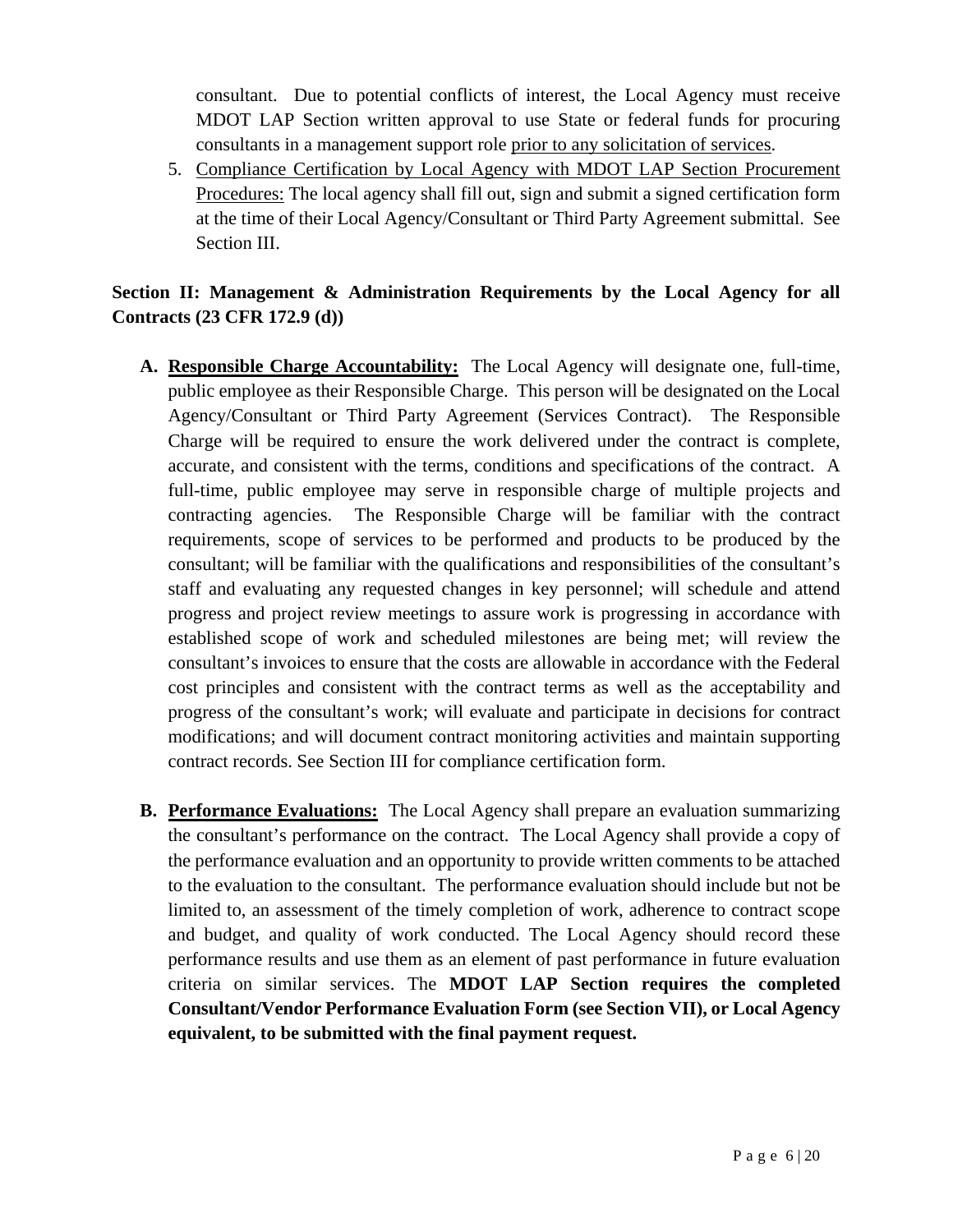### **C. Contract Modifications:**

- 1. The Local Agency Responsible Charge will evaluate any request to amend the current contract.
- 2. Contract modifications are required for any amendments to the terms of the existing contract that change the cost of the contract; significantly change the character, scope, complexity, or duration of the work; or significantly change the conditions under which the work is required to be performed.
- 3. A contract modification shall clearly define and document the changes made to the contract, establish the method of payment for any adjustments in contract costs, and be in compliance with the terms and conditions of the contract and original procurement.
- 4. Contract modifications shall be negotiated following the same procedures as the negotiation of the original contract.
- 5. Only the type of services and work included within the scope of services of the original solicitation from which a qualifications-based selection was made may be added to a contract.
- 6. For any additional engineering and design-related services outside of the scope of work established in the original request for proposal, the Local Agency shall:
	- a. Procure the services under a new solicitation;
	- b. Perform the work itself using contracting agency staff; or
	- c. Use a different, existing contract under which the services would be within the scope of work.
- 7. Overruns in the costs of the work shall not automatically warrant an increase in the fixed fee portion of a cost plus fixed fee reimbursed contract. Permitted changes to the scope of work or duration may warrant consideration for adjustment of the fixed fee portion of cost plus fixed fee or lump sum reimbursed contracts.
- 8. Any contract amendment shall be submitted to the MDOT LAP Section in draft format for approval by MDOT LAP Section and review by Michigan's Office of Commission Audits (OCA), when applicable, before the Local Agency authorizes any work relating to the contract modification. **Any work performed prior to written authorization is not eligible for State or federal Funds and may not be eligible prior to the completion of OCA's review.**
- **D. Duration of a Contract:** To maintain the intent of the Brooks Act in promoting open competition and selection, service contracts, including "as needed" selections or contracts, shall not exceed 5 years from the date of advertisement. This includes any contract modifications or extensions of time. The initial contract duration should not exceed 2 to 3 years, which will allow for potential extensions without exceeding the 5 year time limit.
- **E. Contract Provisions:** See Section VI: Third Party Agreement Template
- **F. Allowable Costs:** All costs eligible for reimbursement must be in accordance with the Federal cost principles. See Section VI: Third Party Agreement Template. The Local Agency (Responsible Charge) must review all invoices and supporting documentation,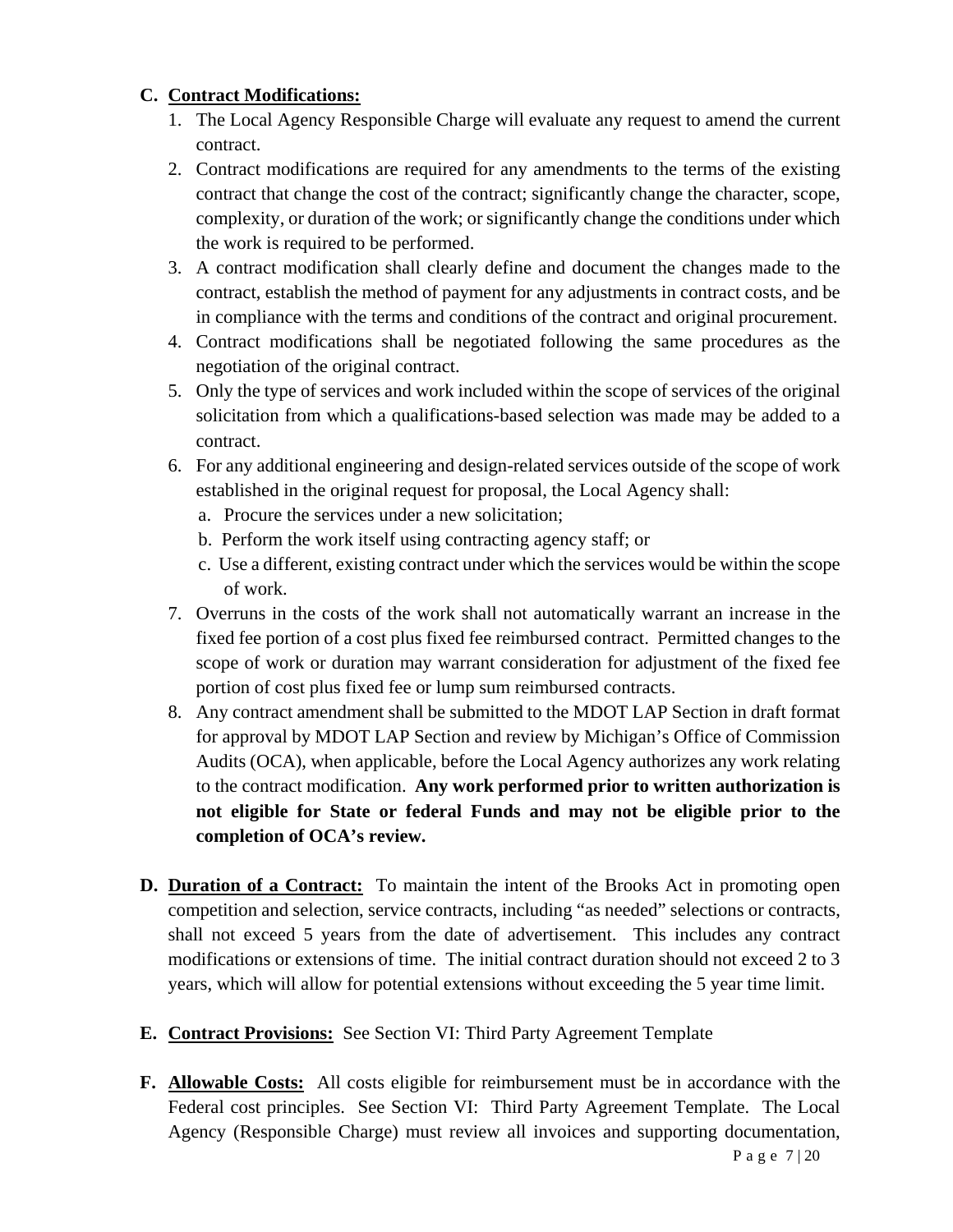adequate to demonstrate that costs claimed have been incurred, are allocable to the contract, and comply with the Federal cost principles. All allowable costs are subject to audit by the OCA in accordance with generally accepted government auditing standards to test compliance with the requirements of the Federal cost principles.

- **G. Record Retention:** The Local Agency shall retain all records relating to this contract for a period of three (3) years from the date of the final payment for work.
- **H. Dispute Resolution:** If errors and/or omissions occur and additional costs or reduction in quality occur, an assessment must be made to determine the extent of the design and/or construction engineering consultant's fiscal responsibility for the errors and/or omissions. The procedures the Local Agency must follow are outlined in Section VI: Third Party Agreement, Exhibit C, Dispute Resolution.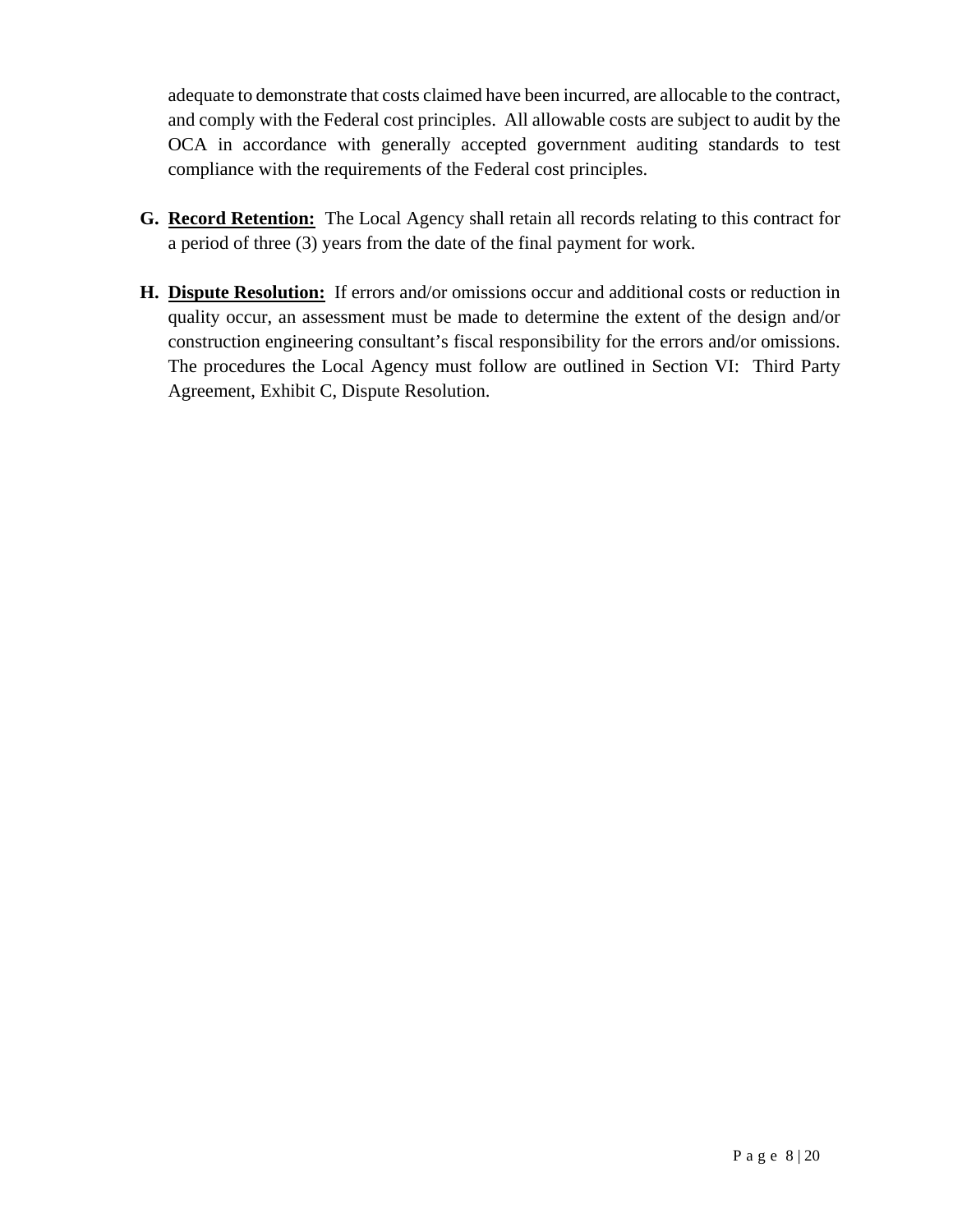### **Section III: COMPLIANCE CERTIFICATION BY LOCAL AGENCY WITH MDOT LAP SECTION PROCUREMENT PROCEDURES**

The \_\_\_\_\_\_\_\_\_\_\_\_\_\_\_\_\_\_\_\_\_\_\_\_\_\_\_\_\_\_\_\_\_\_\_\_ (Local Agency) and assigned \_\_\_\_\_\_\_\_\_\_\_\_\_\_\_\_\_\_\_\_\_\_\_\_ individual as the Responsible Charge who has read "MDOT LOCAL AGENCY PROGRAM (LAP) POLICIES & PROCEDURES FOR PROCUREMENT, MANAGEMENT AND ADMINISTRATION OF PRELIMINARY ENGINEERING, CONSTRUCTION ENGINEERING OR TESTING RELATED SERVICES USING STATE OR FEDERAL FUNDS (Local Agency Consultant Services Contracting)" and understands the responsibilities, have complied with the appropriate procurement procedures, and intend to manage and administer the Consultant Services contract in accordance with these requirements.

\_\_\_\_\_\_\_\_\_\_\_\_\_\_\_\_\_\_\_\_\_\_\_\_\_\_\_\_\_\_\_\_\_\_\_\_\_\_\_\_\_\_\_\_\_\_\_\_\_\_\_\_\_\_\_\_\_\_\_\_\_\_\_\_\_\_\_\_\_\_\_\_\_\_\_\_\_\_ \_\_\_\_\_\_\_\_\_\_\_\_\_\_\_\_\_\_\_\_\_\_\_\_\_\_\_\_\_\_\_\_\_\_\_\_\_\_\_\_\_\_\_\_\_\_\_\_\_\_\_\_\_\_\_\_\_\_\_\_\_\_\_\_\_\_\_\_\_\_\_\_\_\_\_\_\_\_

Applies to Local Agency/Consultant or Third Party Agreement for the following services:

Responsible Charge (Print):

Responsible Charge (Signature):

Date:

 $\overline{a}$ 

 $\overline{a}$ 

MDOT Project Manager (Print):

MDOT Project Manager (Signature):

Date: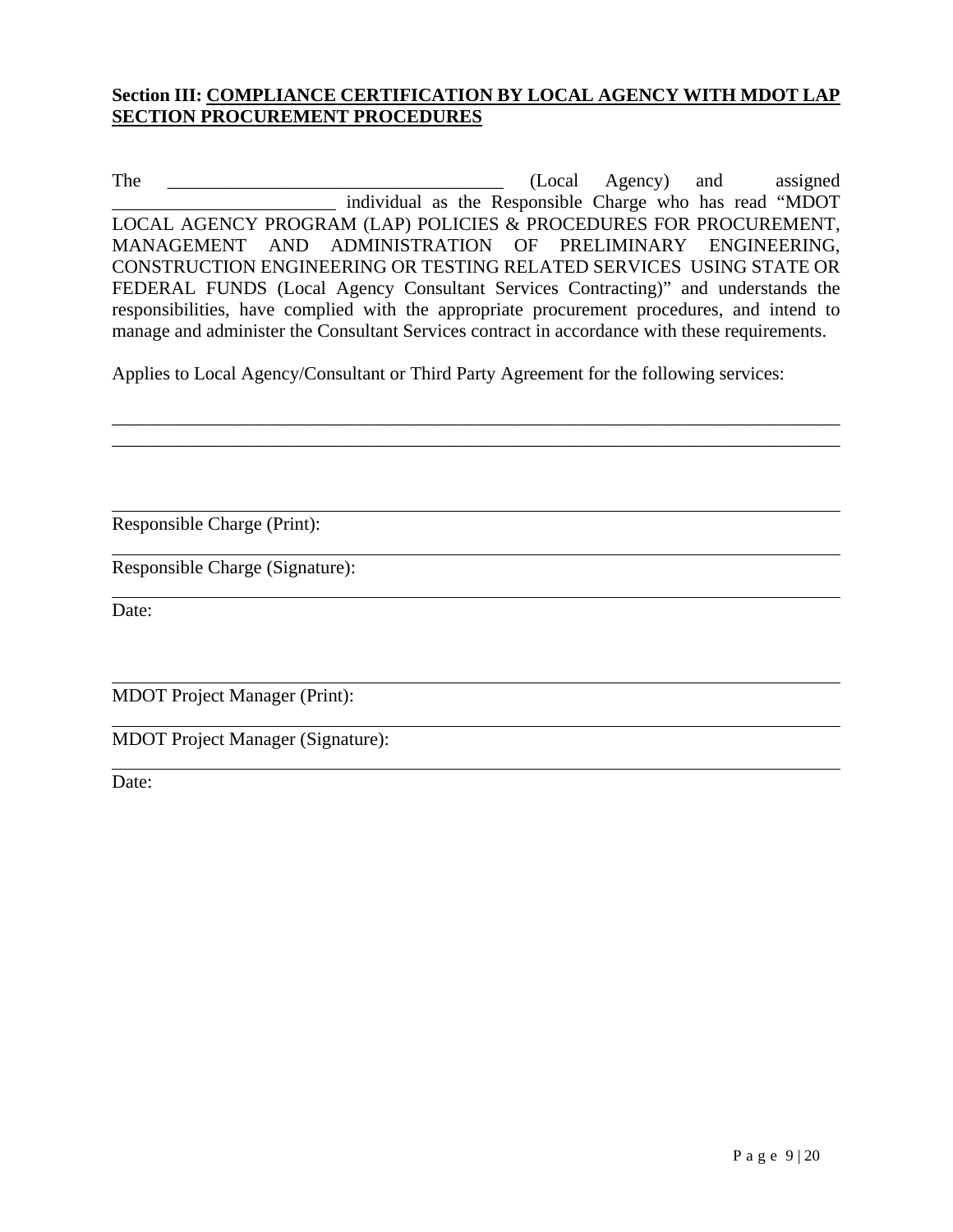### **Section IV: LOCAL AGENCY SUBMISSION REQUIREMENT CHECKLIST TO MDOT LAP SECTION AND QUALITY ASSURANCE FOR PROCUREMENT**

For projects in which state or federal funding is used for consultant/vendor services, follow the procedures listed below. The first step in initiating such procedures is to contact Local Agency Programs of the Michigan Department of Transportation (MDOT) and inquire whether state or federal funds are available for the particular area and project.

Items marked with a "\*" are not required when a Qualifications-Based Selection process is not utilized and/or required.

The following documentation shall be submitted to MDOT Local Agency Program Section:

- 1. Advertisement of the project for interested consultants.
	- a. Include information detailing language used, length of advertisement, publications/outlets utilized, etc.
- 2. Copy of the Scope of Services and/or \*Request for Proposals (RFP). The following information shall be included:
	- a. Project description.
	- b. Description of required activities, including deadline dates and intended bid letting date.
	- c. Location map, if applicable.
	- d. \*Maximum dollar amount of contract for "as needed" selections.
- 3. Listing of Consultants/Vendors that showed interest.
- 4. Criteria for selection of consultant/vendor.
	- a. \*Include short listing criteria, if applicable, and final list of candidates
	- b. \*Numeric evaluations of the short listed consultants/vendors based on criteria established in the RFP.
- 5. Estimate of consultant/vendor hours required for the project.
- 6. \*Basis for the final selection, including (at a minimum):
	- a. Qualifications of the project manager and other key members of the selected organization.
	- b. Scoring sheets for each RFP based on selection criteria.
	- c. Evaluation of the consultant/vendor based on past performance.
- 7. Copy of the prepared Third Party Agreement (unsigned when utilizing QBS) shall be submitted to MDOT for review and comment. Verify fixed fee does not exceed 15% of the total cost of the contract. FHWA approval is required when fixed fee exceeds that threshold.
- 8. Statement that indicates consultant/vendor proposed hours are reasonable based on estimate prepared and negotiations, if applicable, conducted with selected consultant/vendor.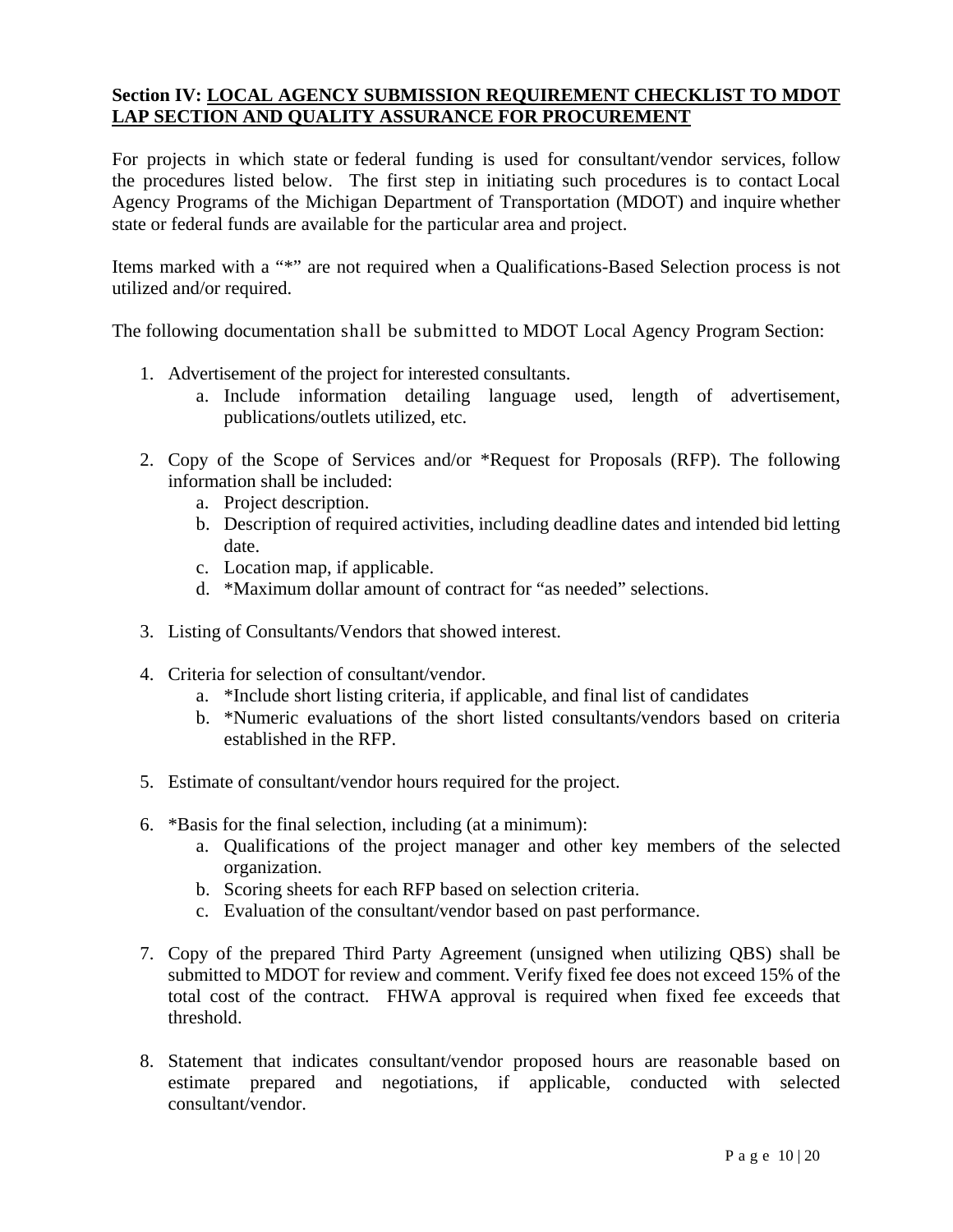- 9. \*Copy of the form that will be used to evaluate consultant/vendor performance upon completion of the contract. Sample evaluation criteria can be found in Section VII.
- 10. Compliance Certification Form (signed). Form can be found in Section III.
- 11. Copy of the signed Third Party Agreement (services \$25,000 or greater), with comments incorporated, shall be submitted to MDOT LAP Section.
- 12. OR copy of signed Local Agency/Consultant Agreement (services less than \$25,000), with comments incorporated, shall be submitted to MDOT LAP Section. **The Local Agency/Consultant Agreement must contain the statement: "All the provisions stated in 23 CFR 172.9(c) Contract Provisions are hereby incorporated by reference" or it will be considered non-compliant and rejected.** For services less than \$25,000, executed form 5108L "Certification of Indirect (Overhead) Rate" will also be required.

MDOT Project Manager:  $\qquad \qquad$  Signature:  $\qquad \qquad$  Date:

<u> 1989 - Johann Stoff, amerikansk politiker (d. 1989)</u>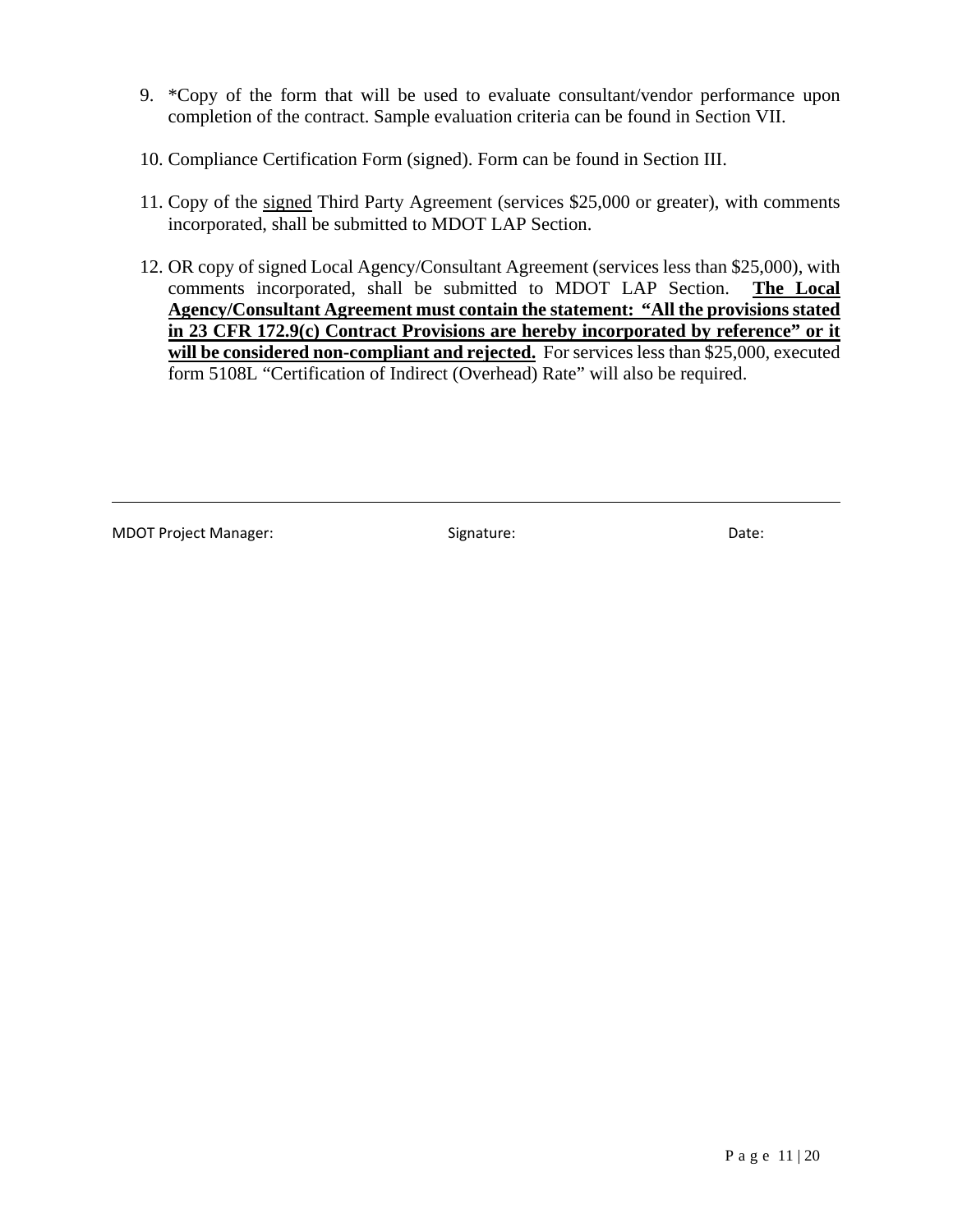#### **Section V: QUALIFICATIONS-BASED SELECTION (QBS) FOR CONSULTANT/VENDOR SERVICES REQUEST FOR PROPOSALS (RFP) SELECTION CRITERIA**

For all Qualifications-Based Selections, the Local Agency selection team will review the information submitted and will select the consultant considered most highly qualified to perform the services based on the proposals. The selected consultant will be asked to prepare a cost proposal. **Cost-related items cannot be considered in the selection process.** Negotiations will be conducted with the consultant selected.

One scoring sheet shall be filled out per RFP received.

Items marked with a "\*" are optional. Weighting factors can be applied to each category at the discretion of the Local Agency selection team. Comments should be provided that explain reasoning for selected score.

**Rating Description:** 5 point scale used with the rating description guidelines listed below.

0 or 1 – RFP did not fulfill the requirement or failed to fully convey work necessary.

5 – RFP conveyed the information clearly and without question. The proposal exceeded expectations by providing a complete and accurate conveyance of the work to be completed, value added innovations, specific examples of applicable past work, etc.

#### **RFP Specific Information:**

| Prime Consultant/Vendor:   |                                                                                                        |                         |
|----------------------------|--------------------------------------------------------------------------------------------------------|-------------------------|
| Design Services            | <b>Construction Engineering Services</b>                                                               | <b>Testing Services</b> |
| JN:                        | Description:                                                                                           |                         |
|                            | * <b>Understanding of Service:</b> How well does the RFP describe understanding of service intended    |                         |
|                            | to be proposed? This should be based on the scope of services.                                         |                         |
|                            | Comments:                                                                                              |                         |
|                            |                                                                                                        |                         |
|                            |                                                                                                        |                         |
|                            |                                                                                                        |                         |
|                            |                                                                                                        |                         |
|                            | Category Weighting Factor: x Score: = Category Total:                                                  |                         |
|                            | <b>Qualifications of Team:</b> How well did the RFP provide information related to organization chart, |                         |
|                            | describe the structure of the project team including the roles of all key personnel?                   |                         |
|                            | Comments:                                                                                              |                         |
|                            |                                                                                                        |                         |
|                            |                                                                                                        |                         |
|                            |                                                                                                        |                         |
|                            |                                                                                                        |                         |
| Category Weighting Factor: | x Score:                                                                                               | $=$ Category Total:     |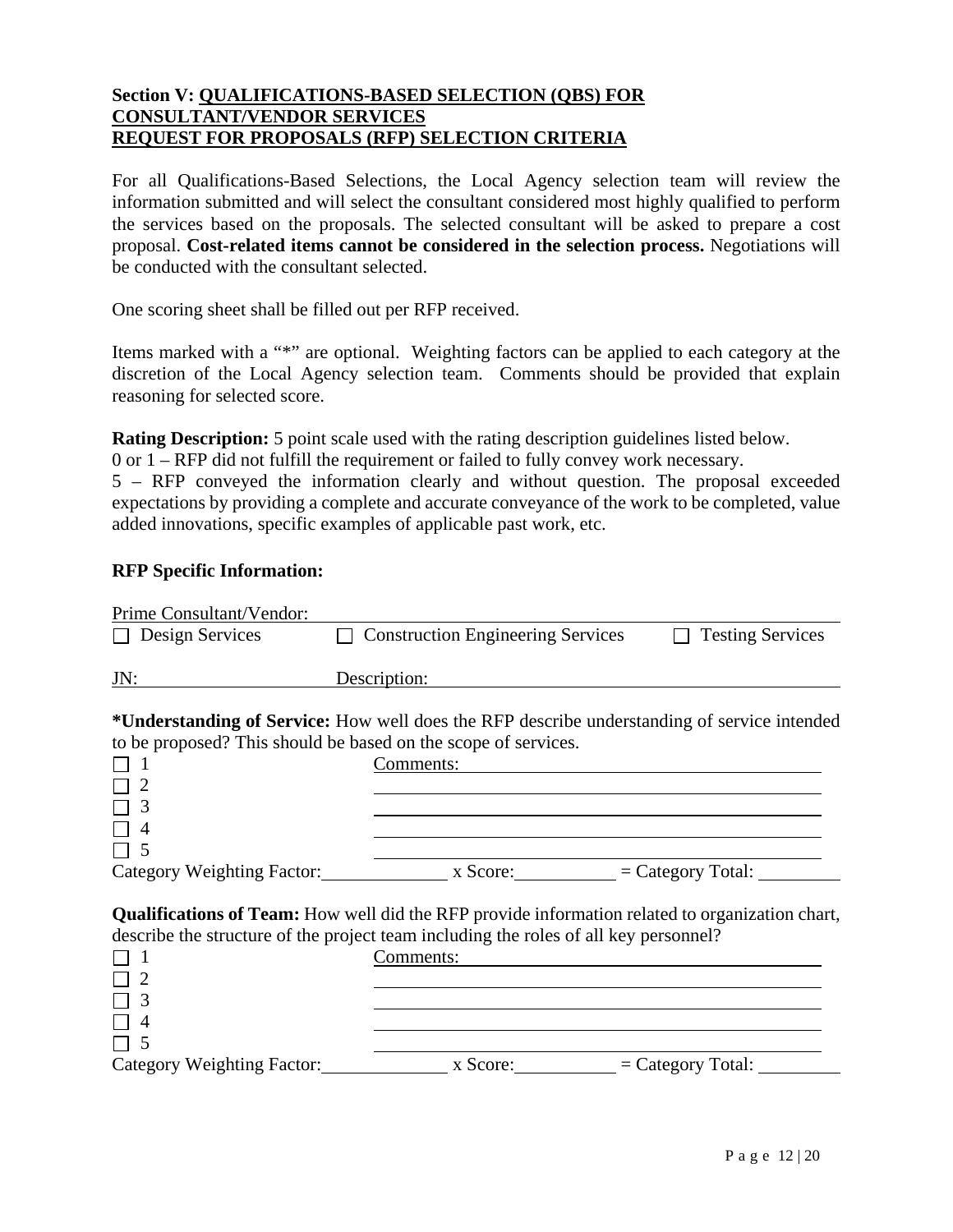**Past Performance:** Take into consideration of past performance of the consultant/vendor by the local agency, evaluations done by the Local Agency for similar scope of services, and/or any references offered by the vendor.

|                            | Comments: |                     |
|----------------------------|-----------|---------------------|
|                            |           |                     |
|                            |           |                     |
|                            |           |                     |
|                            |           |                     |
| Category Weighting Factor: | x Score:  | $=$ Category Total: |

**\*Quality Assurance/Quality Control Process:** How well does the RFP outline this service including background information of selected manager? The person managing this service should have extensive background of applicable standards and practices.

| nave chronicles concept come of approache standards and practices. |           |                     |  |
|--------------------------------------------------------------------|-----------|---------------------|--|
|                                                                    | Comments: |                     |  |
|                                                                    |           |                     |  |
|                                                                    |           |                     |  |
|                                                                    |           |                     |  |
|                                                                    |           |                     |  |
| Category Weighting Factor:                                         | x Score:  | $=$ Category Total: |  |

\*\***Local Presence** (The percentage of work performed in Michigan will be used for all selections unless the project is for on-site inspection or survey activities, then location should be scored using the distance from the consultant office to the on-site inspection or survey activity):

| $\Box$ 0 (Less than 10%)   | Comments: |                     |
|----------------------------|-----------|---------------------|
| $\Box$ 1 (10-24%)          |           |                     |
| $\Box$ 2 (25-49%)          |           |                     |
| $\Box$ 3 (50-79%)          |           |                     |
| $\Box$ 4 (10-94%)          |           |                     |
| $\Box$ 5 (95-100%)         |           |                     |
| Category Weighting Factor: | x Score:  | $=$ Category Total: |

\*\***Disadvantaged Business Enterprise (DBE) Participation:** Does the RFP meet the criteria for DBE participation? If yes:

Category Weighting Factor: x Score: x Score:  $\frac{1}{x}$  = Category Total: *\*\*Local Presence and DBE Participation can only account for a maximum of 10% combined of the total RFP score.*

\***Presentation/Other:** General evaluation of quality of presentation and technical proposal or other RFP evaluation criteria.

|                            | Comments: |                     |
|----------------------------|-----------|---------------------|
|                            |           |                     |
|                            |           |                     |
|                            |           |                     |
|                            |           |                     |
|                            |           |                     |
| Category Weighting Factor: | x Score:  | $=$ Category Total: |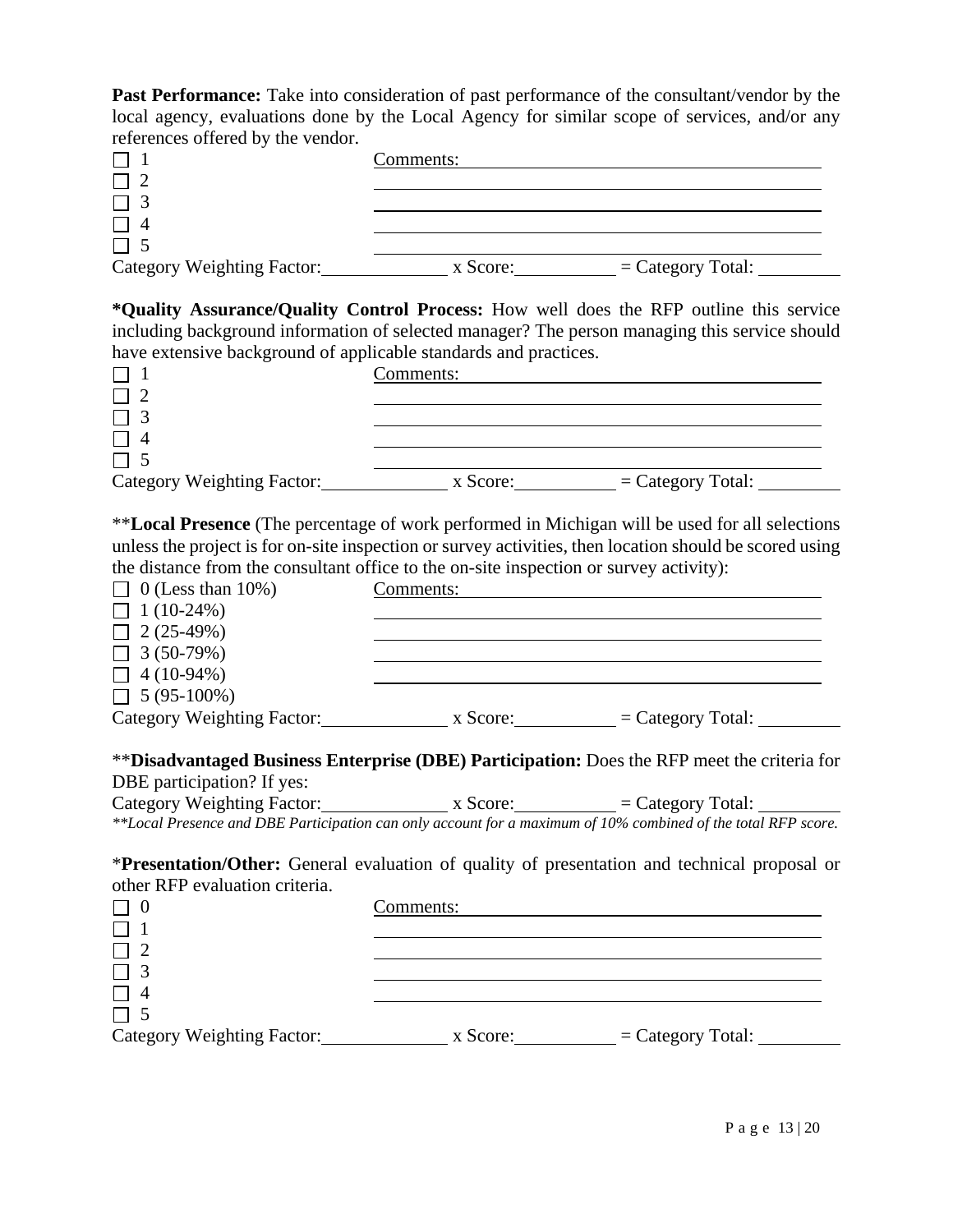## **RFP Total Score (All Categories):**

| <b>Selection Team Name:</b> | Signature: | Date: |
|-----------------------------|------------|-------|
| <b>Selection Team Name:</b> | Signature: | Date: |
| <b>Selection Team Name:</b> | Signature: | Date: |
| <b>Selection Team Name:</b> | Signature: | Date: |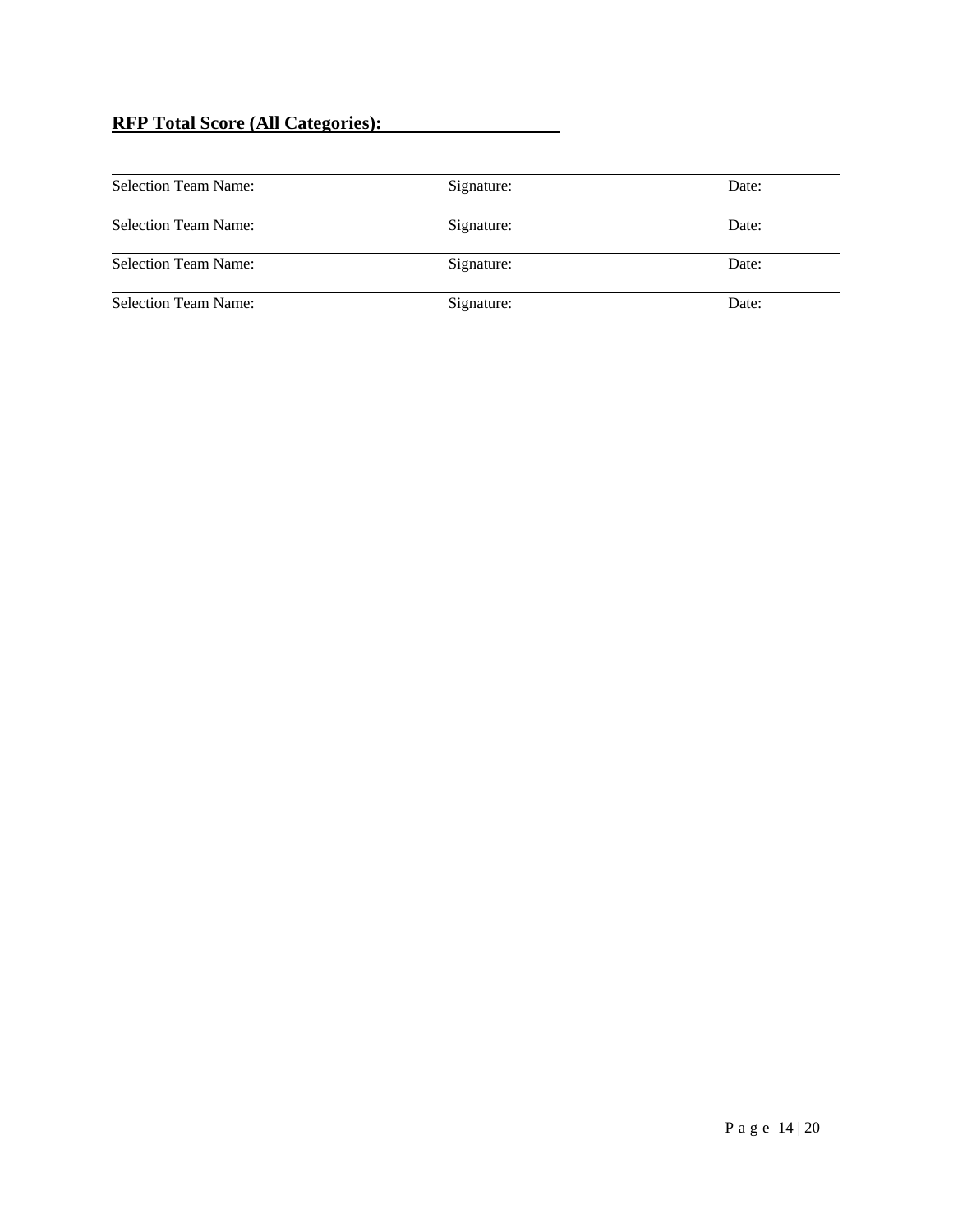# **Section VI: THIRD PARTY AGREEMENT TEMPLATE (MDOT/Local Agency/Consultant Services Contract)**

http://www.michigan.gov/mdot/0,1607,7-151-9625\_25885\_40399---,00.html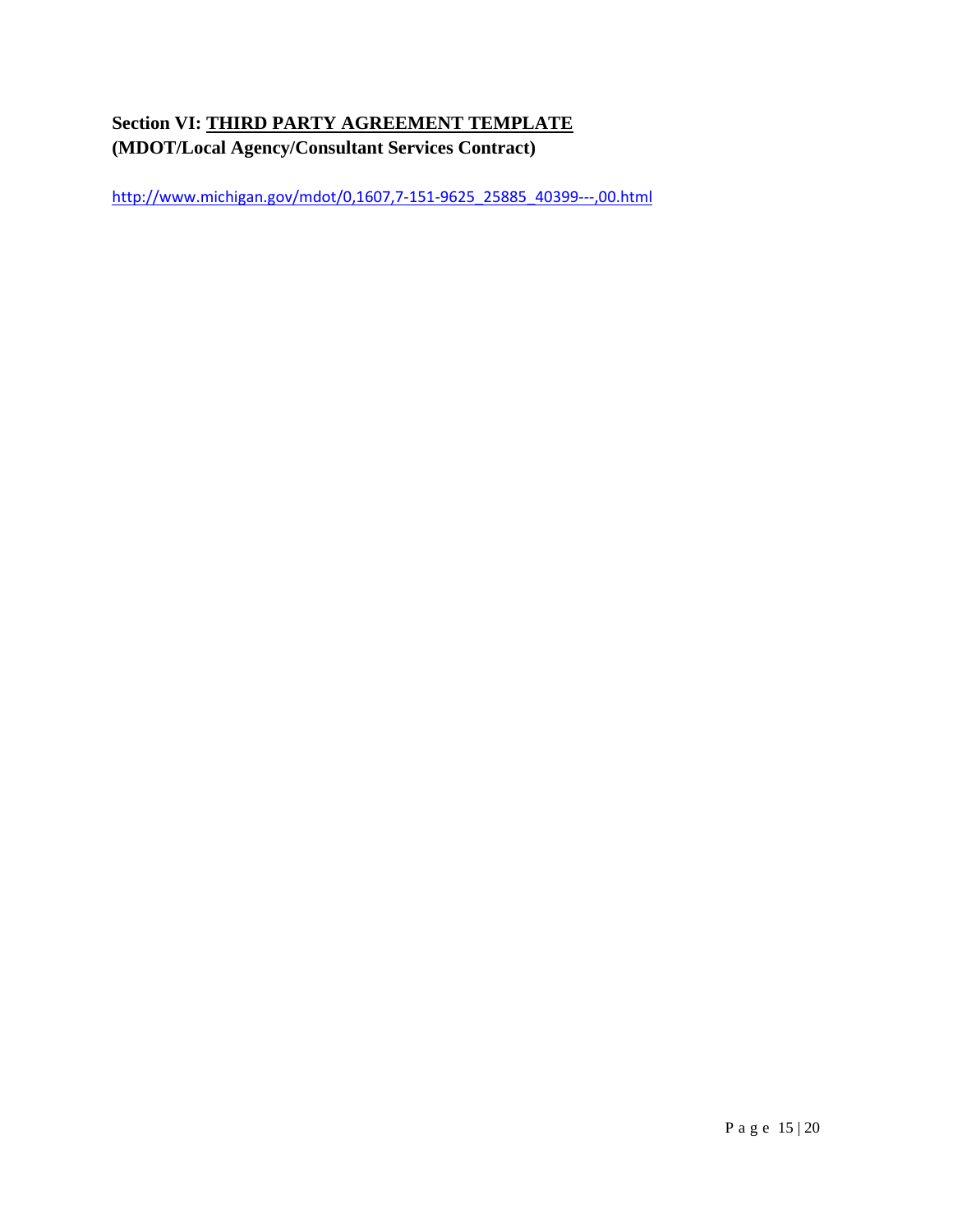#### **Section VII: POST PERFORMANCE EVALUATION CRITERIA FOR CONSULTANT/VENDOR SERVICES**

For all Quality Based Selections, the Local Agency shall complete a consultant/vendor services evaluation, provide a copy and opportunity to provide written comments to be attached to the evaluation to the consultant, and **submit their signed evaluation with their request for final payment** to the MDOT Local Agency Program Section.

5 point scale used with the rating description guidelines listed below.

**Rating Description:** 5 point scale used with the rating description guidelines listed below.

1 - Vendor failed to comply with applicable federal, state and/or laws regulations.

5 - Vendor displayed outstanding knowledge of applicable federal, state and/or local laws and regulations. In addition, the vendor was proactive in assuring they complied with local agency guidelines and procedures and therefore needed no agency intervention.

#### **Vendor Services Specific Information:**

|                          |  |  | Prime Consultant/Vendor: |  |
|--------------------------|--|--|--------------------------|--|
| $\overline{\phantom{0}}$ |  |  |                          |  |

|     | Design Services                                   | $\Box$ Construction Engineering Services                                                                                                                                                            | <b>Testing Services</b> |  |
|-----|---------------------------------------------------|-----------------------------------------------------------------------------------------------------------------------------------------------------------------------------------------------------|-------------------------|--|
| JN: |                                                   | Description:                                                                                                                                                                                        |                         |  |
| 1.  |                                                   | Was the Vendor in control of services provided to the local agency?<br>Comments:                                                                                                                    |                         |  |
| 2.  |                                                   | Did the Vendor communicate adequately with local agency staff?<br>Comments:<br><u> 1980 - Jan Samuel Barbara, margaret e populazion del control del control del control de la control de la con</u> |                         |  |
| 3.  | information and requests to make changes in work? | Was the Vendor responsive to requests from the local agency, including requests for<br>Comments:                                                                                                    |                         |  |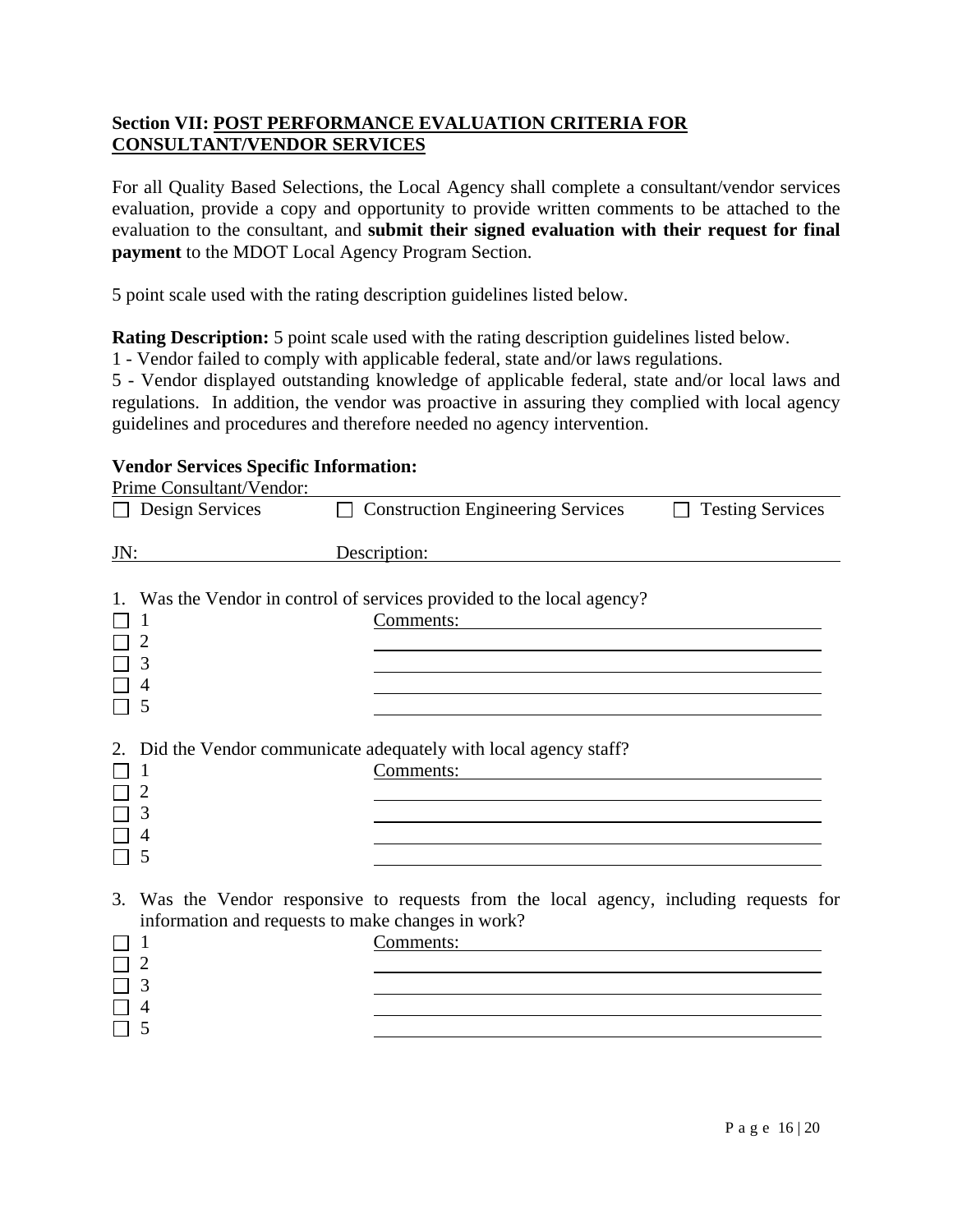|    | 4. Did the Vendor follow good safety practices?                                |                                                                                                                                                                                                    |
|----|--------------------------------------------------------------------------------|----------------------------------------------------------------------------------------------------------------------------------------------------------------------------------------------------|
|    | 1<br>$\overline{2}$<br>3<br>$\overline{4}$<br>5                                | Comments:                                                                                                                                                                                          |
| 5. | Did the Vendor meet deliverable date requirements?<br>$\overline{2}$<br>3<br>5 | Comments:                                                                                                                                                                                          |
| 6. | with contract requirements?<br>1<br>3<br>5                                     | Did the Vendor coordinate work with subvendor's work, exercise authority over subvendors,<br>provide notice of subvendor work schedule, and ensure that subvendors were in compliance<br>Comments: |
|    | successfully complete the project?<br>3<br>4<br>5                              | 7. Did the Vendor have competent and sufficient personnel with the technical expertise to<br>Comments:                                                                                             |
|    | 1<br>3<br>5                                                                    | 8. Did the Vendor have adequate and sufficient resources other than personnel (equipment,<br>manuals, etc.) to fulfill the requirements of the scope of services?<br>Comments:                     |
| 9. | Did the Vendor provide a quality work product?<br>1<br>2<br>3<br>5             | Comments:                                                                                                                                                                                          |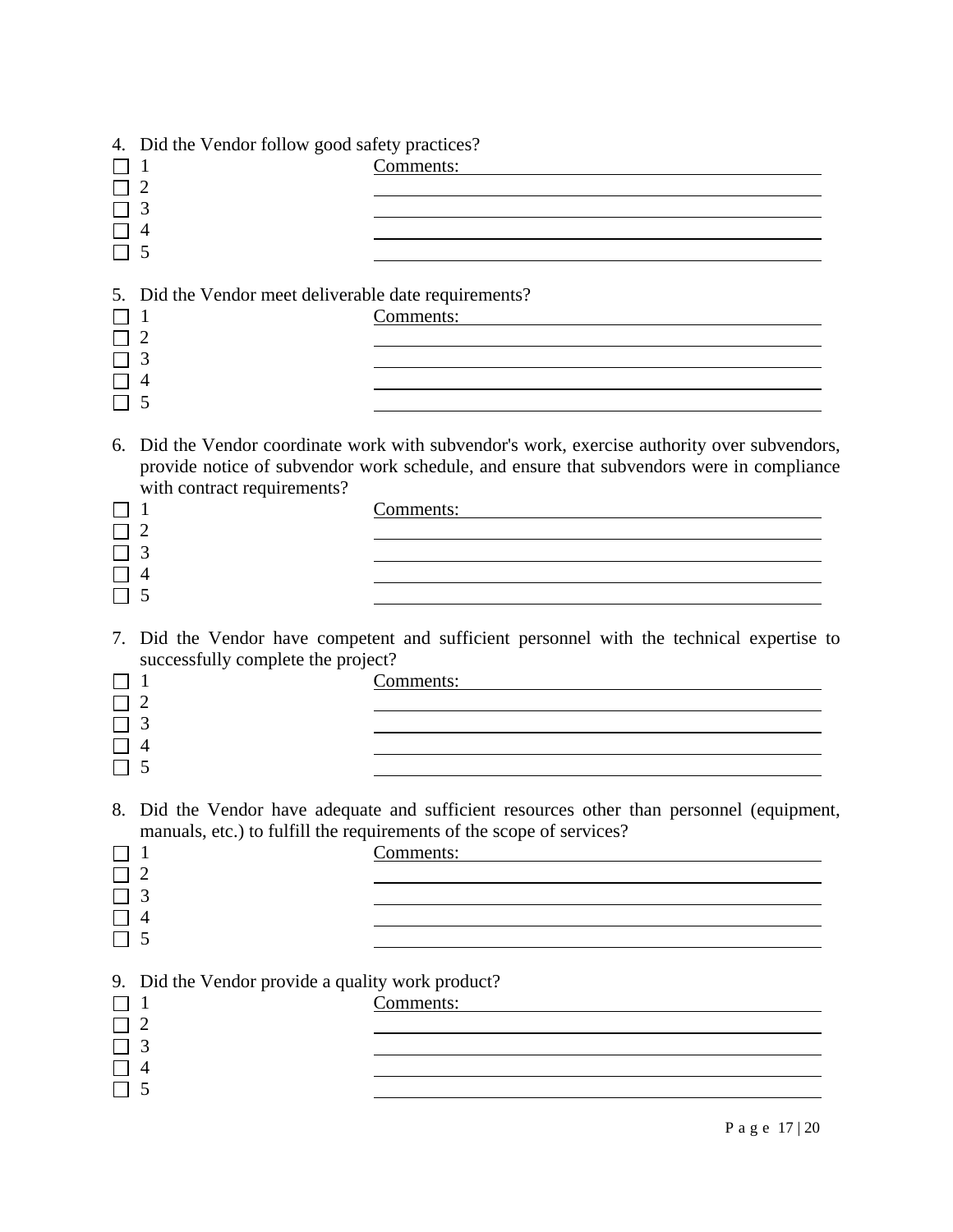10. Did the Vendor properly notify and coordinate work with local agency staff and affected parties such as utility companies, property owners, local units of government, and MDOT?

| $\sim$<br>$\sim$ $\sim$ $\sim$ | -<br>Comments: |
|--------------------------------|----------------|
|                                |                |
|                                |                |
|                                |                |
|                                |                |

11. Did the Vendor meet the applicable environmental requirements such as documentation, enforcement obtaining permits, studies, etc?

| - - | Comments: |
|-----|-----------|
|     |           |
|     |           |
|     |           |
|     |           |

12. Did the Vendor comply with the applicable federal, state and local laws and regulations? This includes but is not limited to, submitting accurate and timely invoices, responding to contractual issues, etc.

| Comments: |  |
|-----------|--|
|           |  |
|           |  |
|           |  |
|           |  |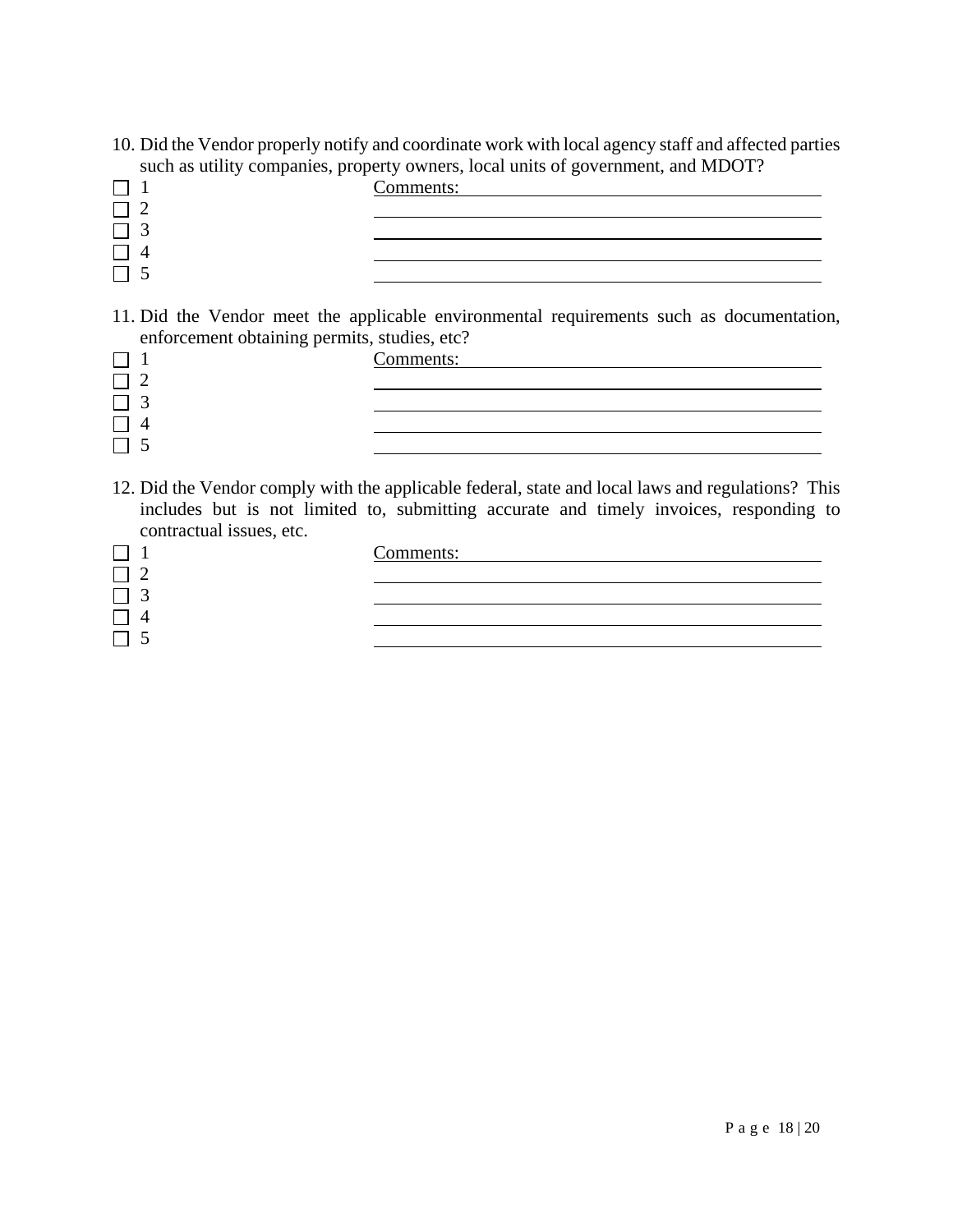| Total score from above:         |         |            |       |
|---------------------------------|---------|------------|-------|
| Total points possible:          | 60      |            |       |
| Average score:                  | $/60 =$ |            |       |
| Local Agency Responsible Party: |         | Signature: | Date: |
|                                 |         |            |       |

The information contained in this evaluation shall be retained by the local agency following required retention schedules and utilized as part of the past performance criteria for future Qualifications Based Selection proposal scoring.